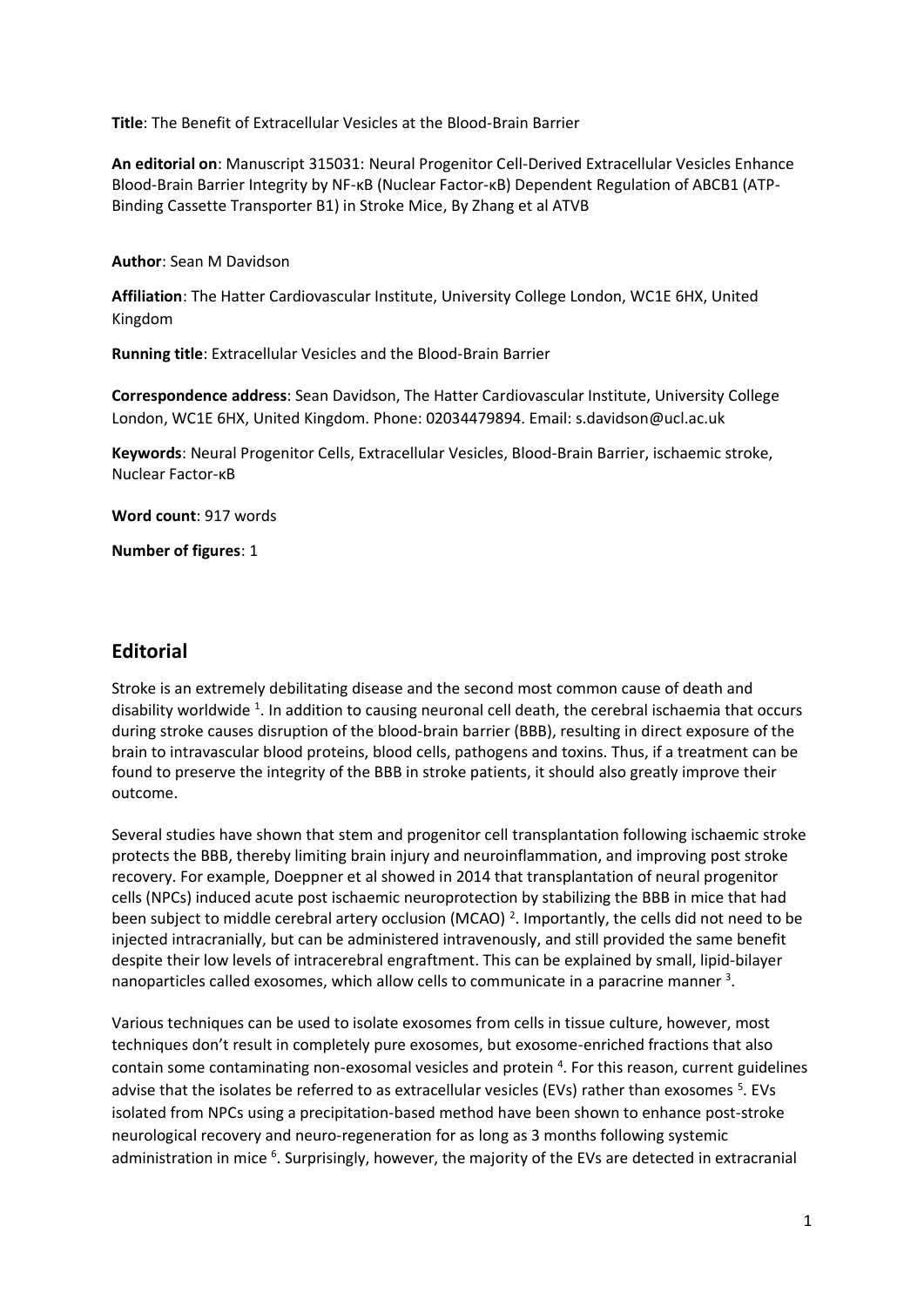organs such as the liver and the lung  $6$ , leaving the mechanism by which they provided neuroprotection unclear.

Now, Zhang et al.<sup>7</sup> have conducted a detailed investigation of NPC-EVs and their effect on the BBB, to establish whether this contributes to their neuroprotective activity. The BBB consists of capillary endothelial cells and basement membrane, neuroglial membrane, glial podocytes (end-feet) and perivascular microglia. Therefore, for their initial, *in vitro* experiments Zhang et al. made use of a tissue-culture model of the BBB consisting of a mixture of endothelial cells and astrocytes, subjecting them to a model of simulated ischaemia using oxygen and glucose deprivation  $7$ . The observations were then validated *in vivo* using a murine stroke model. In both experimental models, ischaemia activated the stress-responsive transcription factor NF-κB (nuclear factor-κB). In astrocytes, NF-κB activation caused an increase in the levels and activity of MMP9 (matrix metalloproteinase 9), which breaks down the extracellular matrix, reducing BBB integrity (**Figure 1**). In endothelial cells, NF-κB increased the levels of ABCB1 (ATP-binding cassette transporter B1). ABCB1 (also known as P-gp or P-glycoprotein), is an important functional component of the BBB, effluxing potentially damaging molecules and drugs from the brain parenchyma back into the blood to protect the brain tissue. However, ABCB1 also exports inflammatory cytokines, fuelling the post stroke inflammatory response.

Zhang et al. found that systemically administered NPC EVs suppressed NF-κB activation in both astrocytes and endothelial cells, thereby preventing the increases in both MMP2 and ABCB1<sup>7</sup>. Importantly, using Evans blue-albumen to examine the intactness of the BBB, the authors found that NPC EVs maintained BBB integrity following stroke. Further, indirect support for the increase in BBB integrity following EV administration was provided by the decrease in inflammatory leukocyte infiltration following stroke. The authors suggest that this could be because, with less ABCB1, there is less release of cytokines – although it might also be a secondary effect of there being less tissue injury.

A vital step was to confirm that the systemically administered EVs reached their hypothesized destination *in vivo* - the astrocytes and endothelial cells. To this end, the NPC EVs were labelled with a fluorescent dye to allow their uptake to be detected. Lipophilic dyes are commonly used as a means to visualize EV uptake into cells and organs, but their use requires careful control experiments due to the dyes' promiscuous binding <sup>8</sup>. Zhang et al. took pains to separate free dye by density gradient centrifugation, and also confirmed that the fraction *lacking* EVs did not result in any fluorescent uptake  $7$ . This provides strong evidence that the labelling is EV-specific and not tissue autofluorescence or artefact.

While the current results demonstrate an important ability of NPC EVs to preserve BBB integrity following ischaemic stroke, future investigations will be required to understand exactly how they suppress NF-κB activation. One possibility is that the EVs transfer miRNAs known to suppress the NFκB pathway<sup>9</sup>. It is also possible that EVs reduce the production of pro-inflammatory cytokines (e.g.: TNF-α and IL-6) by other cell types such as microglia, thereby reducing the stimulus for NF-κB activation. By their nature, *in vitro* studies are reductionist models, bypassing the intractable complexity of the *in vivo* scenario. An unavoidable limitation of a reductionist model is that you cannot see what isn't there! The *in vitro* culture model of the BBB used here included endothelial cells and astrocytes, but omits the wider context of the neurovascular unit, including neurons, pericytes, astrocytes, and microglia and the blood vessels, which might also be target of the EVs. This simply illustrates the complexity of relating *in vitro* studies to the *in vivo* scenario. Nevertheless, the experiments by Zhang et al. are an important step along the pathway to understanding the mechanism of stem cells and their tiny progeny in benefiting stroke.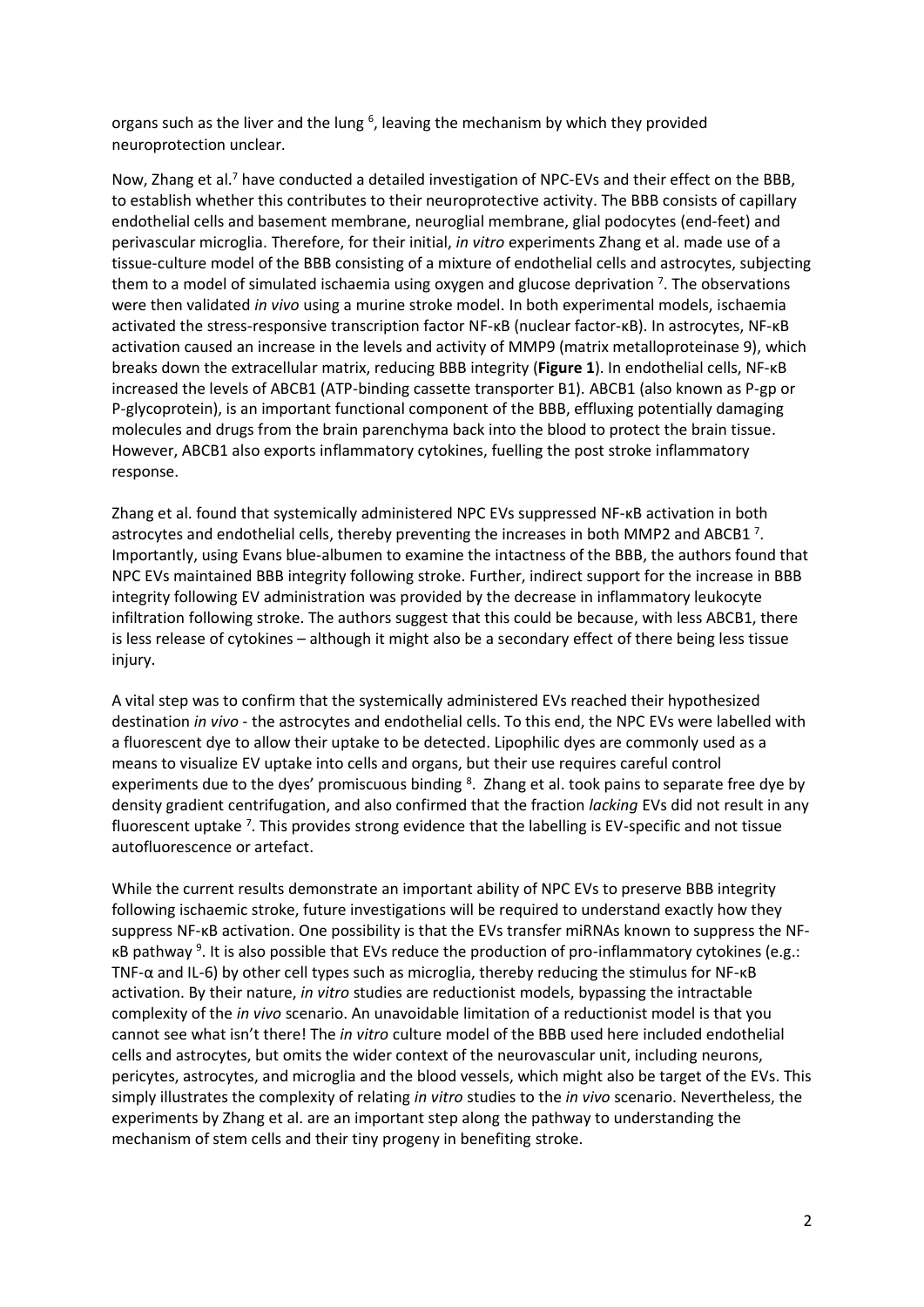



## **legend**

## **Figure 1. The mechanism proposed by Zhang et al.<sup>7</sup> for how ischaemic stroke damages the blood brain barrier (BBB), leading to inflammation and brain lesions.**

Ischaemic stroke results in an increase in NF-κB in endothelial cells and astrocytes. In astrocytes, NFκB increases MMP9 expression which degrades the basal membrane. In endothelial cells, it increases expression of the ABCB1 drug efflux transporter, which also releases cytokines and chemokines that recruit inflammatory leukocytes and Ly6Chigh monocytes. Zhang et al. show that neural progenitor cells release extracellular vesicles that inhibit the increase in NF-κB, thereby maintaining BBB integrity, suppressing inflammation and decreasing injury.